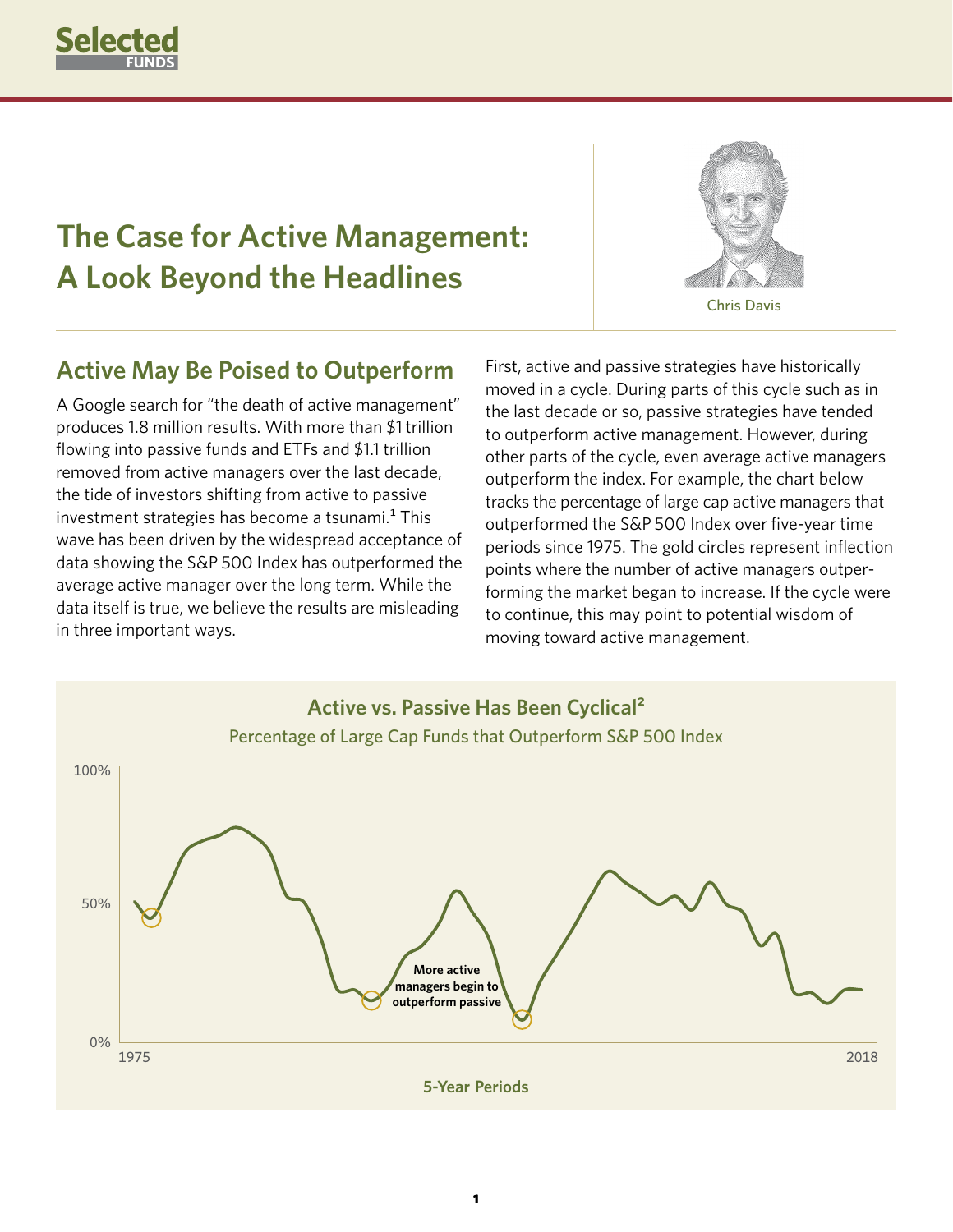## **Active and Passive Outperform in Different Environments**

While active managers have historically tended to underperform when the S&P 500 Index has galloped ahead, they have tended to outperform when market

returns moderate. In the chart below, each black dot represents a period in which the average manager outperformed the index, while each gold dot represents a period in which the index outperformed. As is clearly shown, the lower the market return, the more active managers outperform.

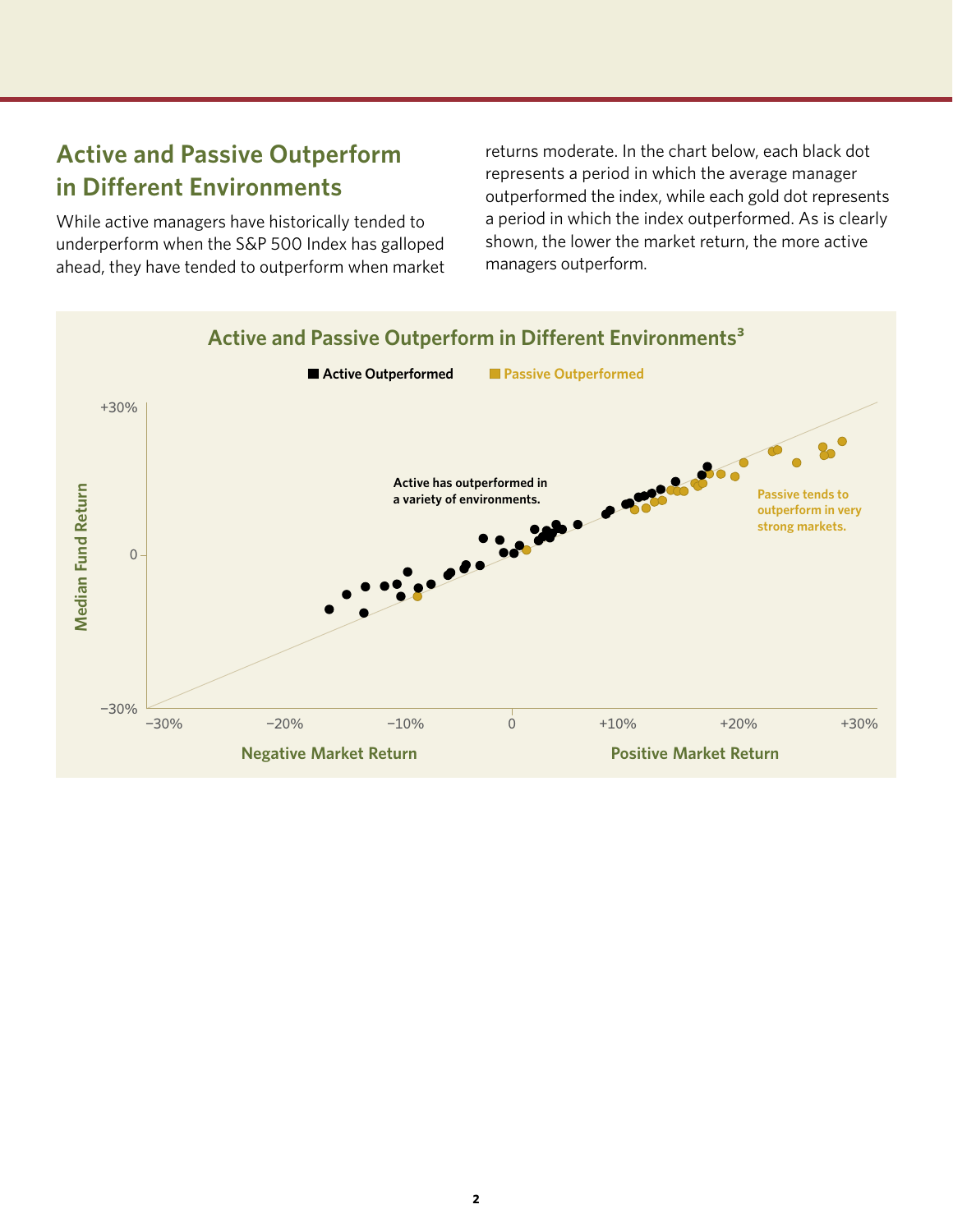## **Funds with Low Fees and High Ownership Outperform the Index**

Finally, certain active funds including Selected American Shares have outperformed in the majority of rolling 10 year periods.<sup>4</sup> As a result, while the data shows the *average* active manager has underperformed, investors need not choose an average manager. In fact, data suggests active managers with certain identifiable characteristics such as low fees, low turnover, proper incentives, an experienced team, and a differentiated portfolio have historically been more likely to outperform both the index and the average active manager. For example, the chart below shows managers with low fees and a high investment in their own funds have outperformed in 89% of all rolling 10 year periods.

Putting these thoughts together, we believe the headwinds active managers have faced in recent years could well become tailwinds in the years ahead. If so, this would not be the first time the herd mentality proved wrong. After all, not so long ago everyone was buying residential real estate based on the then true but ultimately misleading fact single family real estate prices had never declined nationwide.

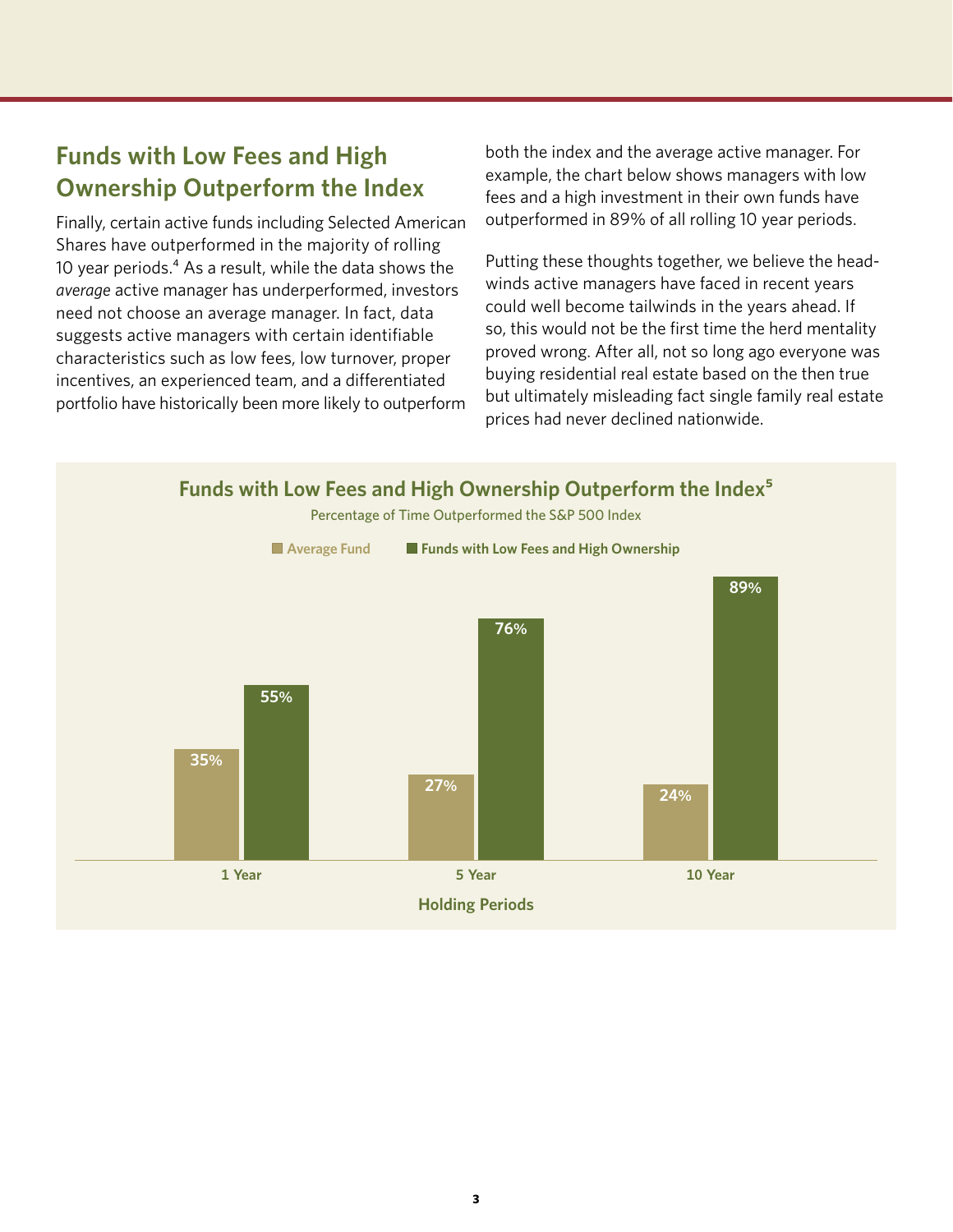#### **Selected Funds**

We are further encouraged by data indicating identifiable factors such as relatively low expenses, alignment of interest and a willingness to look different from other investment managers, all of which are central to our firm's investment culture, have historically been durable hallmarks of long-term outperformance.

In investing, as in any other profession, skill matters. Since we assumed management of Selected American Shares in 1993, we have demonstrated the value of that skill by building wealth for our shareholders and generating results that exceeded the market averages. With the vast majority of our net worth invested alongside our shareholders, we have every incentive and intention to build on this record in the years and decades ahead.